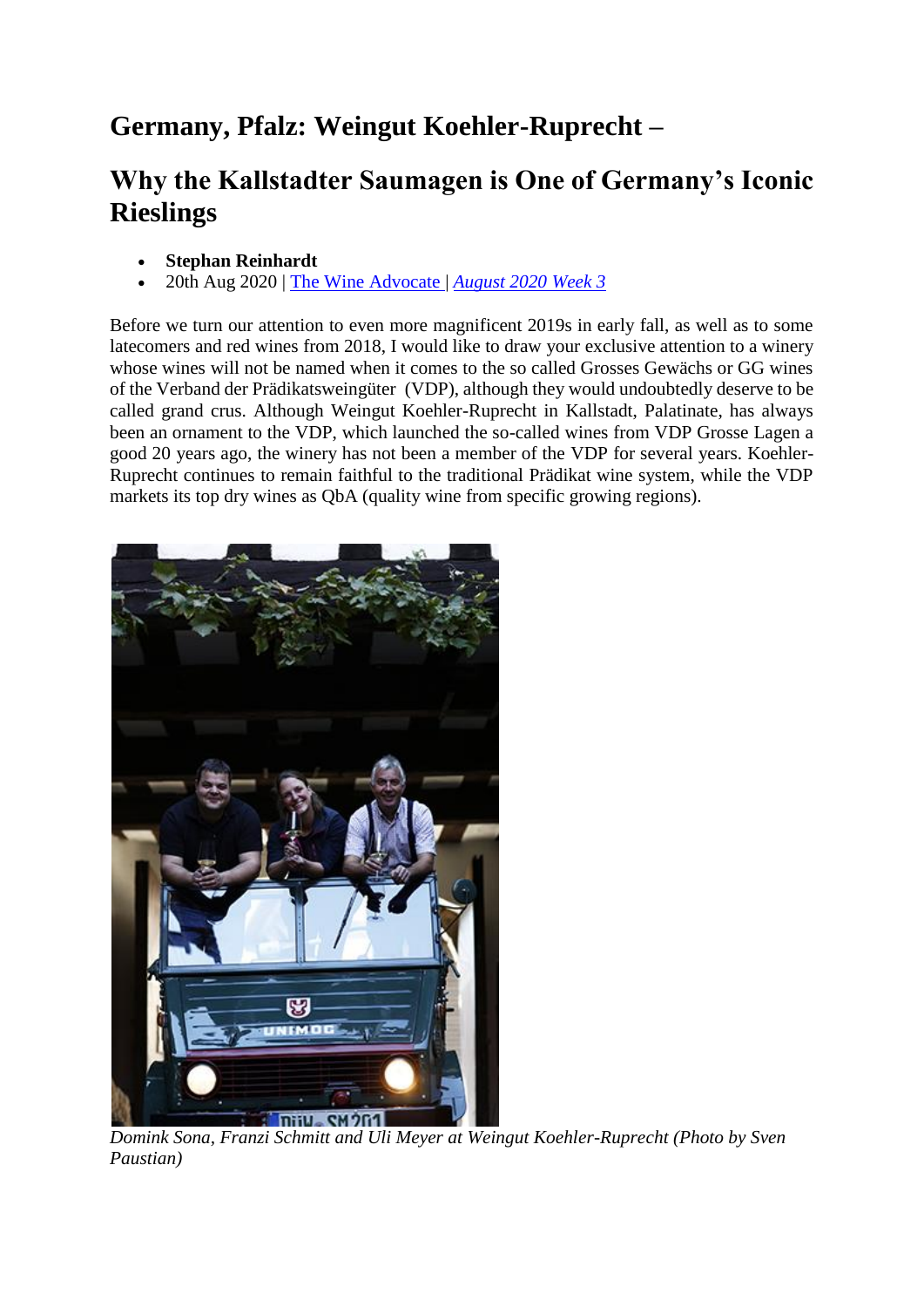Although the members of the VDP also continue to produce Prädikat wines, these are exclusively sweet (or, in a few regions, feinherb or halbtrocken, i.e., off-dry). The fact that the VDP abandoned the idea of its founding fathers, who in 1910 joined together to form the Verband Deutscher Naturweinversteigerer (Association of German Natural Wine Auctioneers), of all things for its best dry wines, in order not to be at a disadvantage compared to French grand crus, for example, soured the traditionalists in the association. At that time "natural" meant that the wine was not chaptalized. Until the late 1980s, even in the very best vintages, the grapes in Germany did not even come close to reaching the sugar ripeness of today. It was therefore common practice to fortify the musts with sugar in order to give the wines more body and fullness, which they did not have by nature. The founding fathers of the VDP, the Natural Wine Auctioneers, on the other hand, wanted to emphasize the naturalness of their wines. Their quality or style was not to be determined by the volume of alcohol but by the natural expression of the characteristics of the individual vineyard and the vintage in the wine. The quality of the respective *terroir* and the renunciation of any kind of manipulation on the part of the winegrower thus decided on the quality or class of a wine and not the "sun out of the bag." The classification of the wines as well as the individual sites was done by the auction hammer, so to speak.



*Uli Meyer, Franzi Schmitt and Domink Sona at Weingut Koehler-Ruprecht (Photo by Sven Paustian)*

When the VDP made the old *terroir* principle the basis of its current site classification, it did not want to do without certain interventions "in favor of the wine quality" and "fair" competition with the neighbors. Grosse Gewächse or wines from VDP Grosse Lagen are therefore sold as